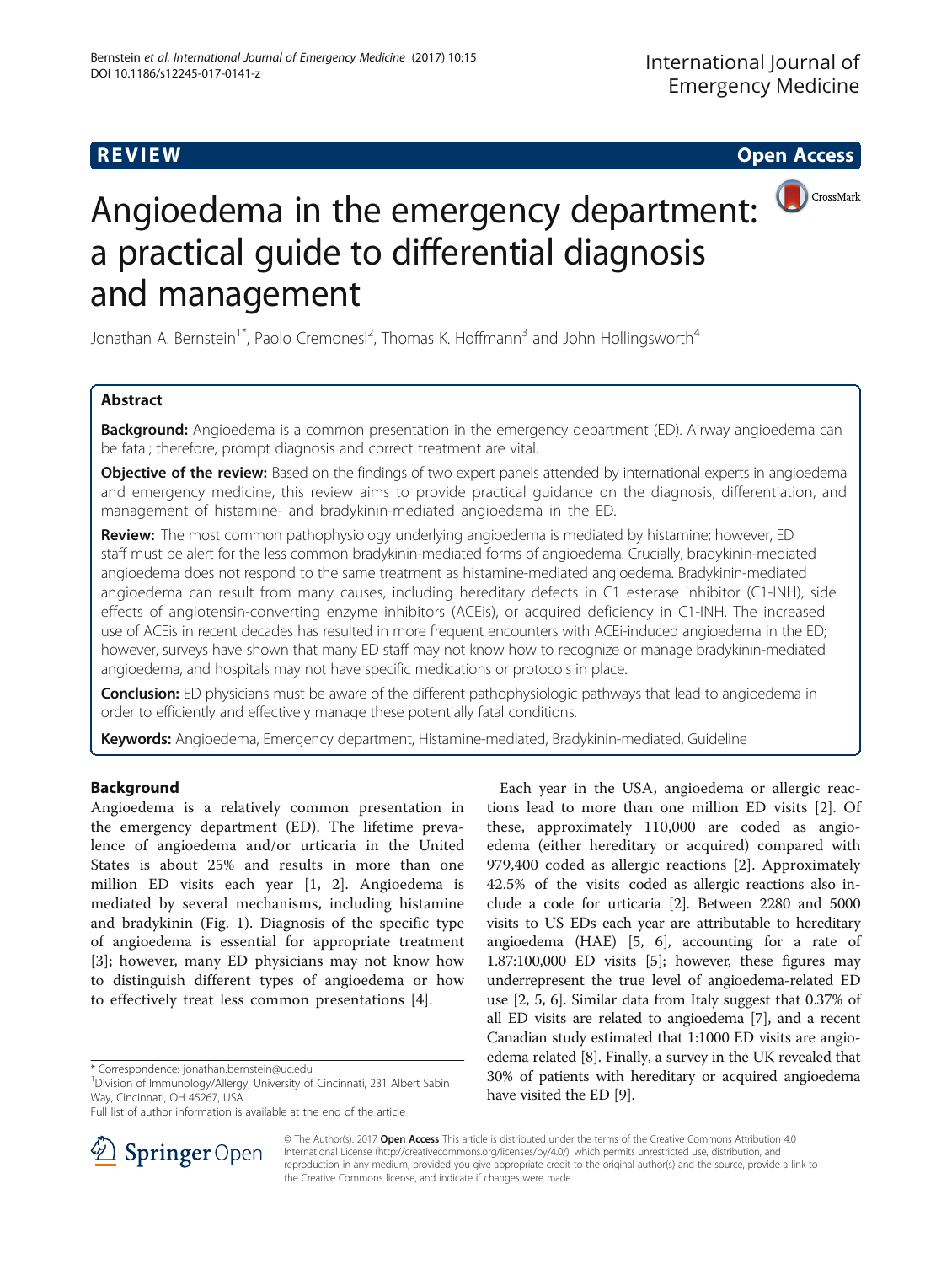<span id="page-1-0"></span>

As ACEi prescriptions have become more common, the prevalence of ACEi-induced angioedema has increased substantially [[10](#page-8-0)–[14\]](#page-8-0), accounting for 30% of all ED visits for angioedema in the USA (0.7:10,000 ED visits) and up to 60% in the West Indies [[10](#page-8-0), [11, 14\]](#page-8-0).

Hospitalization can be used as a proxy measure of the severity of angioedema. Patients with undifferentiated angioedema (i.e., including both histamine- and bradykininmediated angioedema) visiting the ED are admitted for inpatient care (11% of ED visits) more frequently than patients with allergic reactions (2.2% of ED visits) [[2](#page-8-0), [5](#page-8-0)]. Hospitalization rates following ED visits for HAE (45– 50%) and ACEi-induced angioedema (42–66%) are even higher [\[5](#page-8-0), [6, 10](#page-8-0), [12\]](#page-8-0). Hospitalizations for angioedema have increased over the last 15 years, from 3.3 to 3.4:100,000 admissions in 1998–2000 to 4.0:100,000 in 2005 and 5.4:100,000 in 2009 [\[15](#page-8-0), [16](#page-8-0)]. The rise is thought to be related to increased prescribing of ACEis over this time period [\[15, 16](#page-8-0)].

Mortality data for angioedema are lacking; however, one study demonstrated a small but ever-present risk of death by asphyxiation in patients with HAE with development of fatal laryngeal attacks within as little as 15 min [[17](#page-8-0)]. Crucially, the risk of death is three- to nine-fold higher in patients who have not received a confirmed diagnosis of HAE, emphasizing the importance of preparation and awareness in preventing adverse outcomes [\[17\]](#page-8-0). Although angioedema with a well-defined bradykinin-mediated pathogenesis is relatively rare, most ED staff will likely encounter a case at some point in their career. Therefore, awareness of bradykinin-mediated angioedema is important.

Because bradykinin-mediated angioedema is uncommon, there generally are not protocols in place in the ED and there is a lack of immediate access to appropriate drugs for bradykinin-mediated angioedema. For example, a recent survey of British EDs demonstrated that medications required to treat bradykinin-mediated angioedema were available in the majority of hospitals with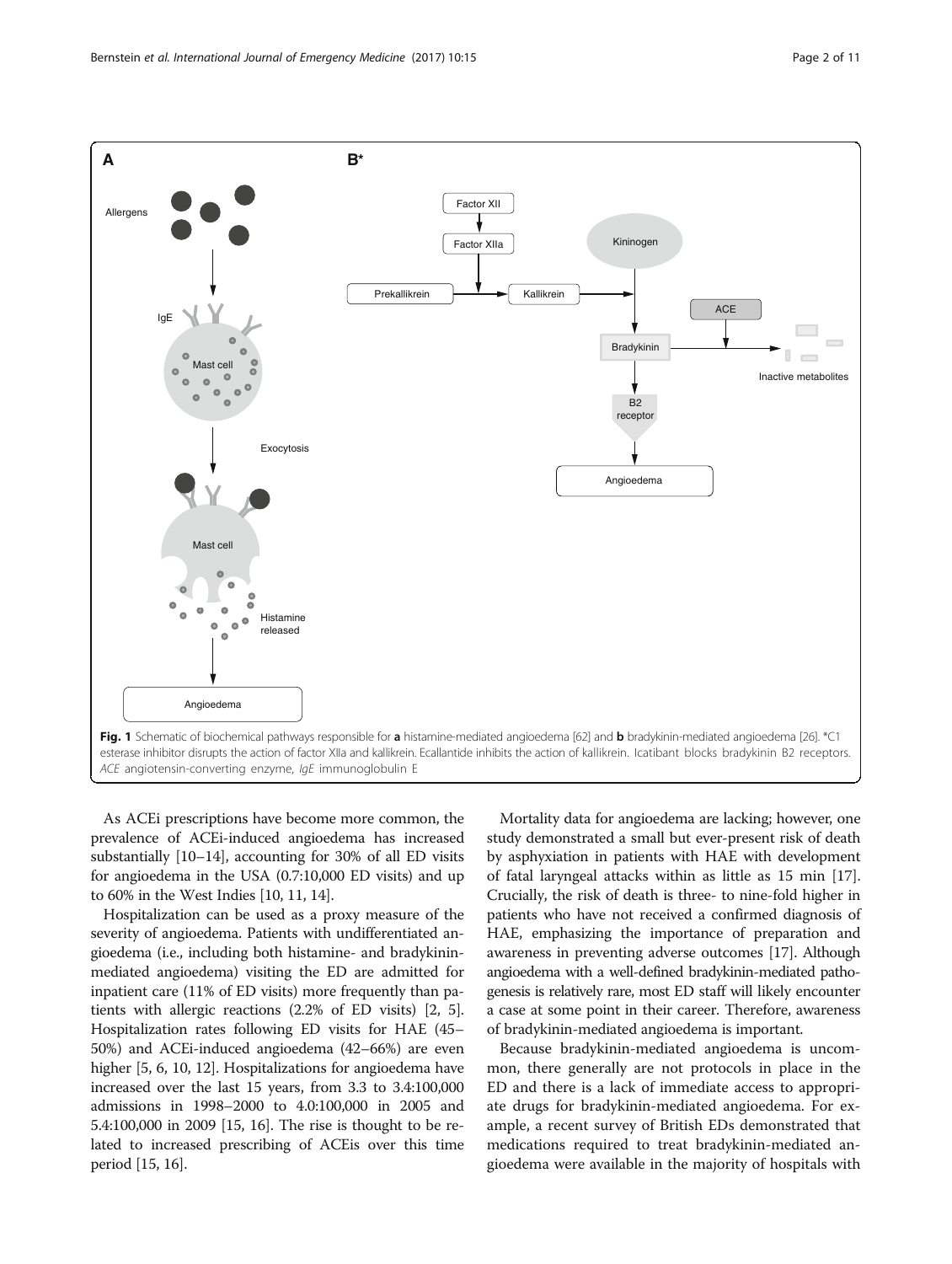specialist immunology services, but were not readily accessible in the ED (e.g., located in the main pharmacy). Additionally, only half the hospitals surveyed had established guidelines for the use of these medications [\[18](#page-9-0)].

Lack of protocols and access to medications can lead to treatment errors and poor outcomes for ED patients presenting with bradykinin-mediated angioedema [\[19, 20](#page-9-0)]. This paper reports the findings and recommendations of two expert panels of 16 international experts in angioedema and emergency medicine convened during 2013 [[21](#page-9-0), [22\]](#page-9-0). The aim of this paper is to provide practical guidance on the early identification of bradykinin-mediated angioedema in the ED to improve the diagnosis and outcomes of angioedema attacks.

#### Review

#### Angioedema: subtypes and characteristics

Angioedema is a transient subcutaneous or submucosal swelling that is non-pitting when pressure is applied [\[1](#page-8-0)]. Angioedema is distinct from edema, which is caused by accumulation of fluid in the interstitium and characterized by persistent pitting with pressure. Angioedema can be mediated by histamine, bradykinin, or other mechanisms [\[1](#page-8-0)].

#### Histamine-mediated angioedema

Histamine-mediated angioedema often presents with urticaria and episodes of swelling that usually subside within 24–37 h. Histamine-mediated angioedema, also called allergic angioedema, is a type I immunoglobulin E-mediated hypersensitivity immune response of mast cell degranulation. This reaction occurs with previous sensitization to allergens such as insect stings, foods, and drugs [\[1](#page-8-0)].

#### Nonhistamine-mediated angioedema

Bradykinin-induced angioedema is the most common cause of nonhistamine-mediated angioedema. Pseudoallergic angioedema and idiopathic angioedema originate from mechanisms that involve neither histamine nor bradykinin. These forms of angioedema are rare [\[23\]](#page-9-0), therefore, this review will focus on histamine- and bradykinin-mediated angioedema. Bradykinin-mediated angioedema comprises three distinct types: hereditary angioedema (HAE), acquired angioedema, and angiotensin-converting enzyme inhibitor (ACEi)-induced angioedema [\[1\]](#page-8-0).

#### Hereditary angioedema

Most cases of HAE arise from mutations in the gene encoding for C1 esterase inhibitor (C1-INH), resulting in either low plasma concentrations of C1-INH (HAE type I) or normal concentrations of functionally impaired C1- INH (HAE type II) [[1](#page-8-0)]. HAE affects approximately 1:50,000 people in the general population [[22\]](#page-9-0). The

mechanism of a third type of HAE with normal C1-INH concentrations and function [\[1\]](#page-8-0) is not yet fully understood [[24\]](#page-9-0). Attacks in patients with HAE with normal C1-INH are similar to those in patients with HAE types I and II.

#### Acquired angioedema

Bradykinin-mediated angioedema also can develop later in life and is known as acquired angioedema. This condition is very rare, with an approximate prevalence of 1:100,000 to 1:500,000 in the general population [\[25](#page-9-0)]. The symptoms of acquired angioedema are the same as those for HAE; the distinguishing characteristic of acquired angioedema is that almost all cases are diagnosed during or after the fourth decade of life and are often associated with an underlying lymphoproliferative disorder and/or antibodies directed against C1-INH [[25\]](#page-9-0).

#### ACEi-induced angioedema

Another cause of bradykinin-mediated angioedema is associated with ACEis [[26\]](#page-9-0). Angiotensin-converting enzyme is one of the two enzymes that degrade bradykinin; ACEis can cause accumulation of bradykinin that results in angioedema (ACEi-induced angioedema) [\[26\]](#page-9-0). Symptoms of ACEi-induced angioedema are usually localized in the face or upper aerodigestive tract; the main characteristic is erythema (without itching) lasting 24–72 h, followed by spontaneous remission [\[27\]](#page-9-0). Reports of rare abdominal involvement have been published [[28\]](#page-9-0). ACEiinduced angioedema has been reported as a side effect affecting 0.1–0.7% of patients and up to 1.6% in some studies [\[29](#page-9-0)]; a large US study reported an incidence of 0.2% [[30](#page-9-0)]. As the prevalence of cardiovascular conditions increases with age, ACEi-induced angioedema is likely to present more frequently in patients >40 years of age [[11\]](#page-8-0). ACEi-induced angioedema has been shown to be more prevalent in female and black patients [\[30, 31\]](#page-9-0).

#### Angioedema associated with other drugs

Less commonly, an increased risk of nonhistaminergic angioedema has been associated with other classes of drugs, including nonsteroidal anti-inflammatory drugs (NSAIDs), antibiotics, and angiotensin receptor blockers (ARBs) [\[7,](#page-8-0) [32](#page-9-0)]. NSAID-related angioedema is estimated to occur in 0.1–0.3% of persons exposed to NSAIDs [\[33, 34](#page-9-0)]. Patients with underlying diseases such as asthma and chronic urticaria are at much higher risk, and up to 35% of patients will have a reaction upon exposure to NSAIDs. There are multiple mechanisms of action for NSAIDinduced angioedema, including COX-1 inhibition leading to production of the inflammatory mediators, cysteinyl leukotrienes, and IgE-mediated hypersensitivity [[35](#page-9-0)]. NSAID-mediated angioedema can be managed by stopping the NSAID and treating the angioedema in a manner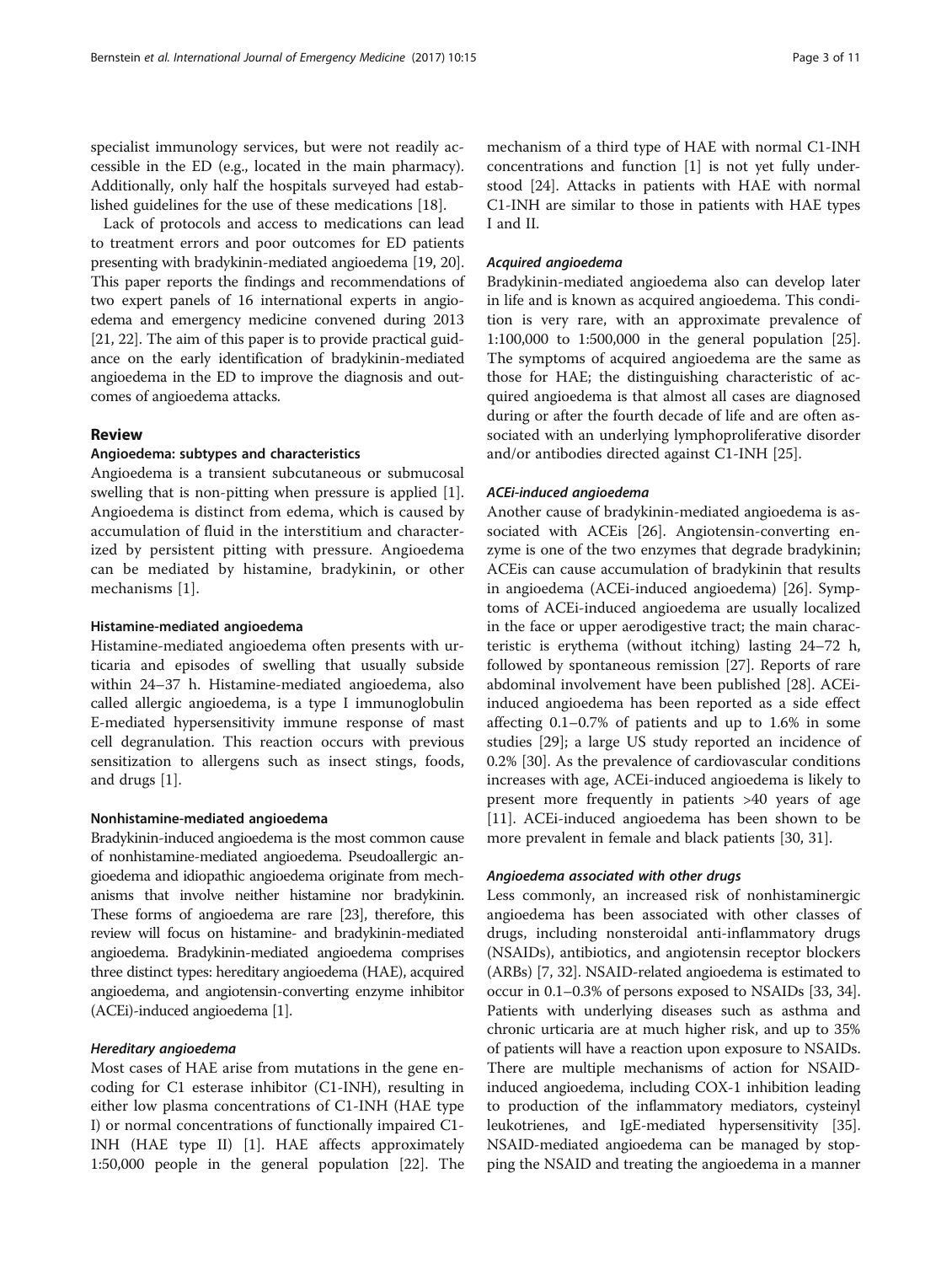similar to histaminergic angioedema. For ARBs, the angioedema incidence rate per 1000 person-years was 1.66 (95% CI 1.47, 1.86) [[32](#page-9-0)].

The development of asymmetric angioedema in association with recombinant (r) tissue plasminogen activator (tPA) therapy for acute ischemic stroke has become a recognized phenomenon since first reports appeared in the literature [\[36](#page-9-0)]. Depending on the reporting center, rates of rtPA-associated angioedema range from 1.2 – 5.1% of acute ischemic stroke patients treated with rtPA [[36](#page-9-0)–[40](#page-9-0)]. Additionally, concurrent use of ACEis seems to increase risk [[36, 37\]](#page-9-0). Administration of rtPA not only activates components of the complement system including histamine but also leads to plasmin-mediated release of bradykinin [[40](#page-9-0), [41](#page-9-0)]. While most cases of rtPAassociated angioedema are mild and resolve over 24 h, some cases are rapidly progressive and life threatening.

### Distinguishing histamine- versus bradykinin-mediated angioedema

To ensure that patients are managed correctly, identification of the underlying cause of angioedema on

presentation is essential. Unfortunately, no validated, rapid, point-of-care diagnostic test is available to differentiate a bradykinin-mediated from a histaminemediated attack; however, a number of distinguishing features can guide the diagnosis (Fig. 2 [[21](#page-9-0), [42\]](#page-9-0) and Fig. [3](#page-4-0)).

Urticaria is common in histamine-mediated angioedema. A recent Canadian study found that 29.8% of patients presenting with angioedema also had urticaria, and this was significantly associated with triggers such as insect stings, certain foods, or drugs (other than NSAIDs and ACEis) [\[8](#page-8-0)]. Itching is not usually associated with bradykinin-mediated attacks. Urticaria does not occur with bradykinin-mediated angioedema (hereditary or ACEi induced; Fig. [3\)](#page-4-0).

Speed of onset also may be a differentiating factor (Fig. [4](#page-4-0) [\[21](#page-9-0)]). Histamine-mediated angioedema can occur quickly (≤1 h of exposure to allergens). Hereditary and acquired angioedema symptoms usually have a slower, progressive onset and develop over several hours, but occasionally can develop quickly, or appear to do so (e.g., if an attack starts while a patient is sleeping).

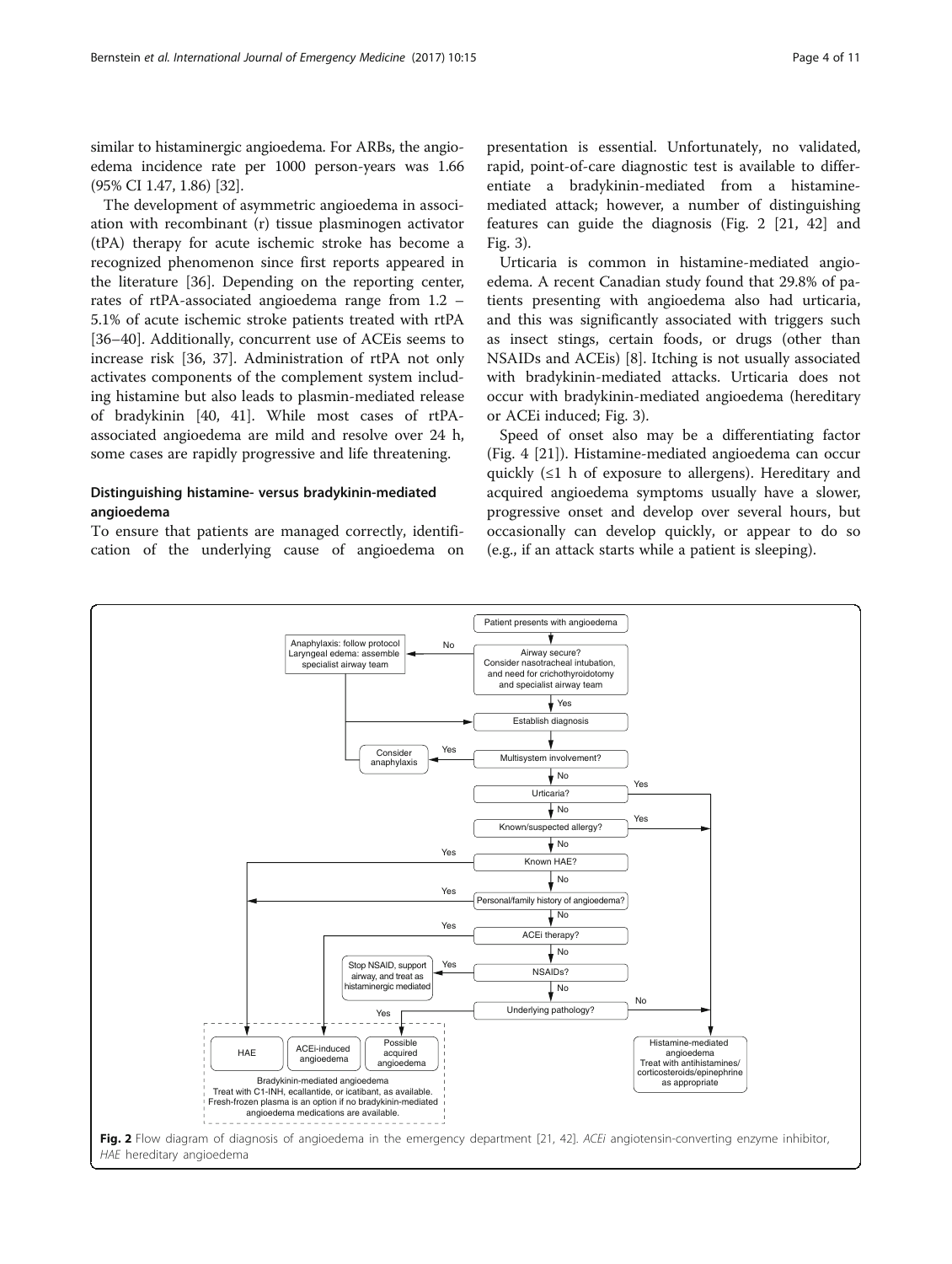<span id="page-4-0"></span>

Untreated hereditary and acquired angioedema attacks tend to be more severe and persistent than histaminemediated angioedema attacks, typically persisting for 48–72 h and occasionally up to 5 days [\[43](#page-9-0)]. Also, bradykinin-mediated attacks are more likely to have abdominal involvement (Fig. 3) [\[21](#page-9-0)] with at least 50% of attacks involving the abdomen [\[44\]](#page-9-0). If a patient with a prior diagnosis of HAE presents with abdominal pain and/or swelling, gastrointestinal angioedema should be considered in the differential diagnosis, even if the patient has not previously experienced similar attacks [\[45](#page-9-0)]. In cases with no prior diagnosis of HAE, a differential diagnosis is much more difficult. Patient history is vital

in patients presenting with abdominal pain. A history of recurrent abdominal pain and swelling, especially if accompanied by a family history of similar symptoms, may suggest HAE [[46\]](#page-9-0).

Response to treatment with antihistamines, corticosteroids, and epinephrine may distinguish histamine- and bradykinin-mediated angioedema. Histamine-mediated angioedema will respond to treatment with antihistamines, corticosteroids, and epinephrine, whereas bradykinin-mediated (including hereditary, acquired, and ACEi-induced) angioedema will not. Although response or lack of response to treatment is not an appropriate diagnostic measure in the ED, the effect of

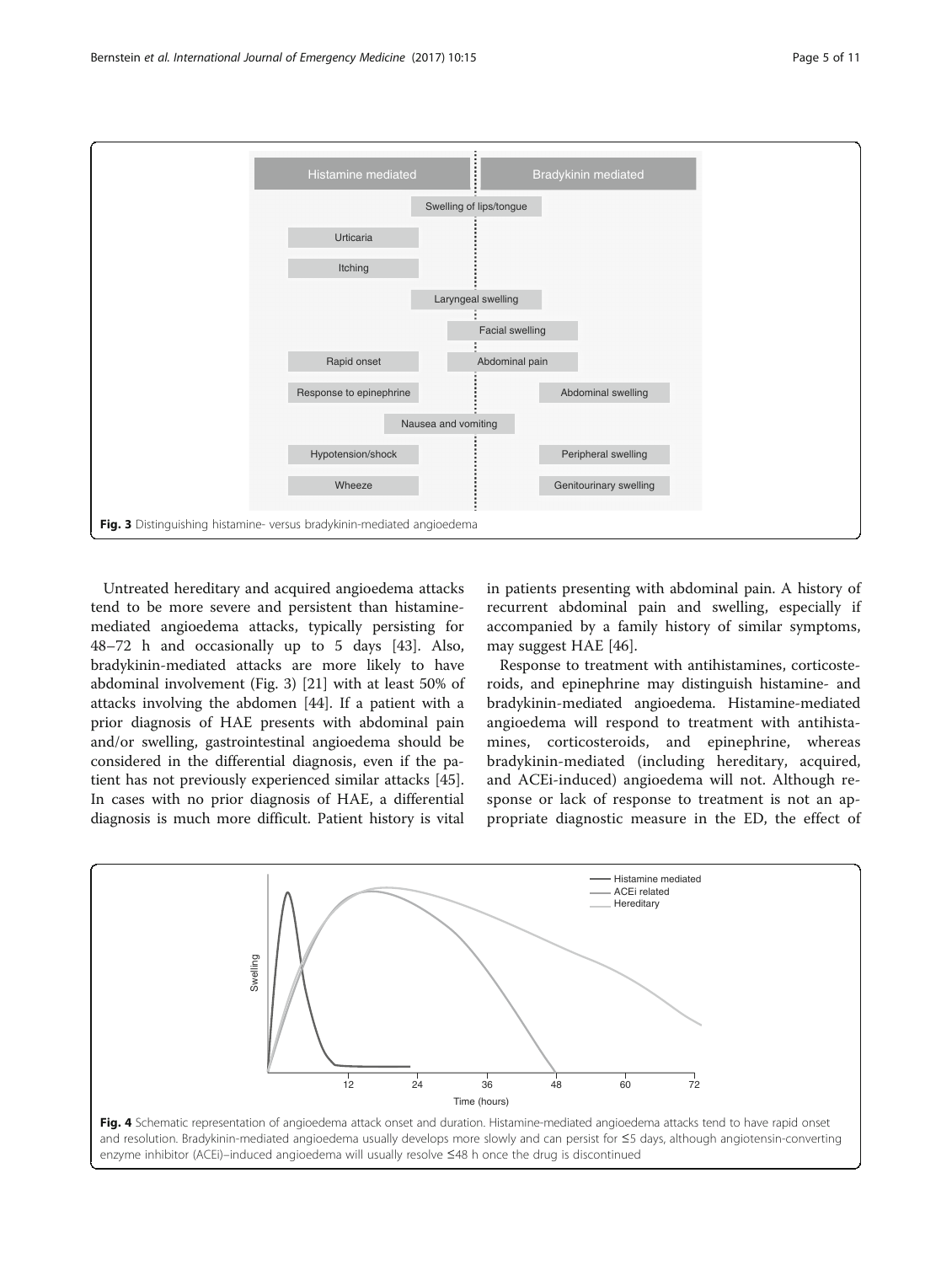treatment can be a useful clinical clue for follow-up and subsequent diagnosis.

#### Confirmatory tests

A diagnosis of hereditary or acquired angioedema can be confirmed with blood tests; however, currently available blood tests cannot confirm ACEi-induced angioedema [\[1](#page-8-0), [21](#page-9-0), [47](#page-9-0), [48](#page-9-0)] (Table 1). In a patient presenting with new-onset isolated angioedema with or without a family history, consider obtaining a screening C4 level to aid in diagnosis; 25% of HAE cases may be spontaneous mutations and therefore may not be associated with a family history. Results of blood tests taken during an attack are unlikely to be available soon enough to inform decisions in the ED, but can be useful for follow-up and future management.

#### Angioedema: management in the ED

Presentation of angioedema in the ED will likely fit one of the four categories:

- Swelling of the face (including hemifacial swelling) or lips (Fig. [5a](#page-6-0));
- Swelling of the tongue (Fig. [5b](#page-6-0));
- Laryngeal swelling;
- Abdominal swelling, pain, or discomfort, which can be severe.

Peripheral cutaneous angioedema also is common; however, patients may not attribute the same level of risk to cutaneous angioedema as with angioedema at other sites, so presentation in the ED may be less frequent. These categories of angioedema are not mutually exclusive, and swelling of multiple sites may occur.

#### Upper airway management

Angioedema can progress rapidly. The first step is to consider whether the airway is "safe" or not. If it is not safe, and no time is available to make further assessments, the local anaphylaxis protocol should be followed and mechanical intervention may be needed, either by intubation or

cricothyrotomy/tracheotomy [\[42\]](#page-9-0). Visualization, ideally by nasopharyngeal laryngoscopy, should be considered in patients with stridor or hoarseness to evaluate the degree of laryngeal angioedema [[21](#page-9-0)]. The need for intubation is significantly greater with presentations of laryngeal or pharyngeal involvement versus swelling of the lips and face. As a general rule, if swelling is in front of the teeth, drug treatment is likely to be sufficient; if swelling is behind the teeth, mechanical airway management should be considered [\[49](#page-9-0)]. The incidence of intubation increases with age [[50\]](#page-9-0).

If intubation is required, a nasopharyngeal or endotracheal airway should be considered as first choice [\[21](#page-9-0)]. Bradykinin-mediated angioedema commonly affects the lips and tongue, potentially obstructing the oropharyngeal pathway, whereas the nasal passage is unlikely to be obstructed. In this case, supraglottic devices (e.g., laryngeal masks) are not appropriate. The gold standard of airway management for bradykinin-mediated angioedema is an awake nasopharyngeal intubation. Bradykinin-mediated angioedema (hereditary, acquired, ACEi induced) can be triggered by mild trauma; thus, oral and laryngeal edema can be worsened by visualization and intubation attempts. Airway management of a patient with laryngeal angioedema is fraught with danger. Before attempts at intubation, a team experienced in nasopharyngeal intubation and the emergency delivery of a surgical airway should be summoned.

Although stabilization of the airway is the highest priority, every effort should be made to determine the cause of the angioedema attack (known drug or food allergies, existing hereditary or acquired angioedema, ACEi use, family history, etc.) to ensure that the attack is managed appropriately.

#### Medications for histamine-mediated angioedema

For histamine-mediated angioedema and angioedema of undifferentiated etiology, standard treatment includes  $H_1$ and  $H_2$  antagonists and oral corticosteroids [\[21](#page-9-0)]. Airway swelling or hypotension are indications for epinephrine at a dose of 0.2–0.5 mg administered intramuscularly [[51](#page-9-0)].

| <b>Table 1</b> Results of diagnostic tests to help distinguish among angioedema types [1, 21, 47, 48] |  |  |
|-------------------------------------------------------------------------------------------------------|--|--|
|                                                                                                       |  |  |

|                                | C1-INH concentration | C1-INH function | C4 concentration | Tryptase concentration |
|--------------------------------|----------------------|-----------------|------------------|------------------------|
| HAE type I                     | Low                  | LOW             | Low              | Normal                 |
| HAE type II                    | Normal or High       | Low             | Low              | Normal                 |
| HAE with normal C1-INH         | Normal               | Normal          | Normal           | Normal                 |
| Acquired AE                    | Low                  | Low             | Low              | Normal                 |
| ACFI-induced AF                | Normal               | Normal          | Normal           | Normal                 |
| Histamine-mediated anaphylaxis | Normal               | Normal          | Normal           | Normal or Elevated     |

\* In blood drawn within 4–6 h of onset of attack

ACEI angiotensin converting enzyme inhibitor, AE angioedema, C1-INH C1 inhibitor, HAE hereditary angioedema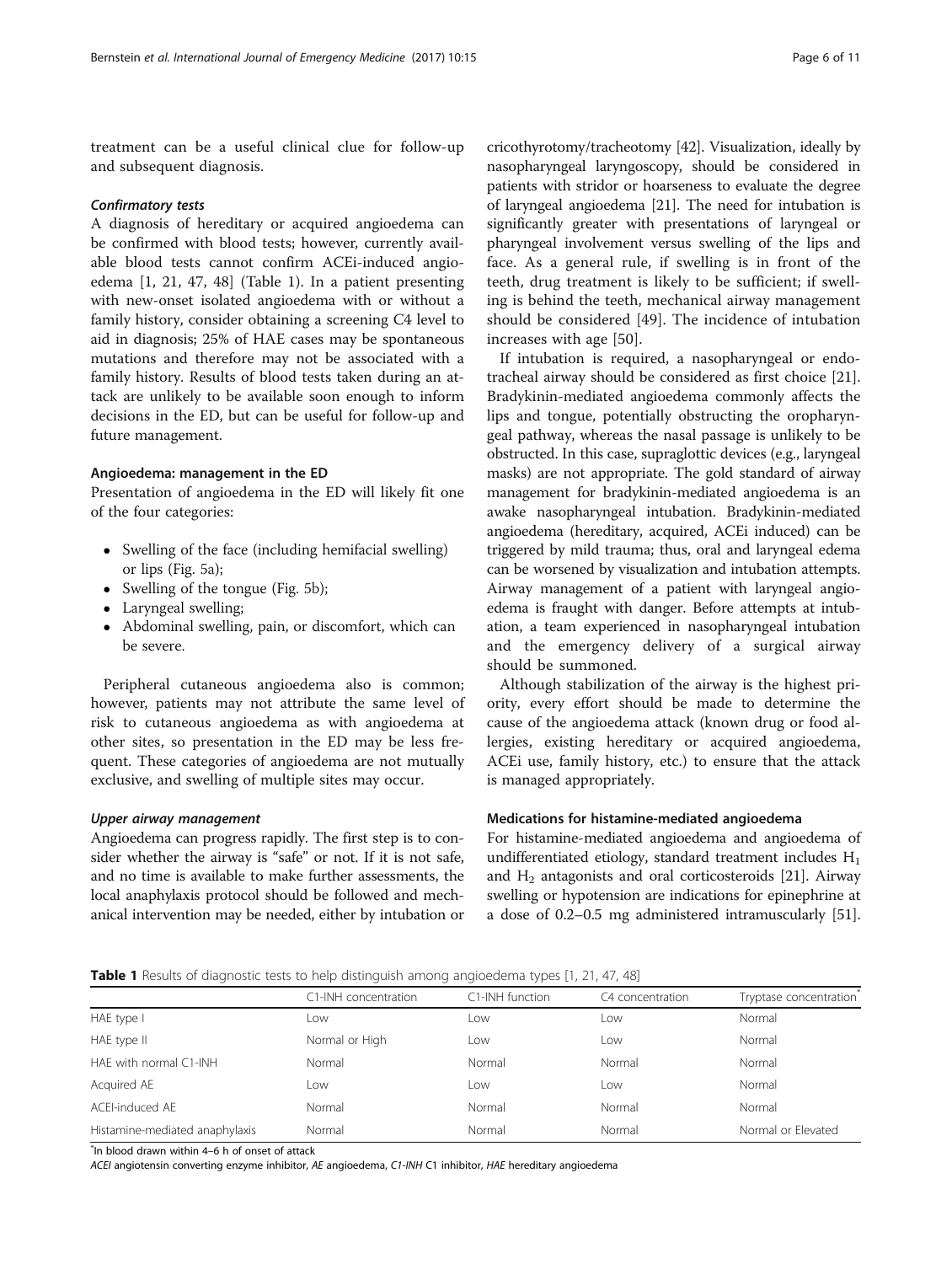<span id="page-6-0"></span>

In the absence of anaphylaxis, epinephrine is not indicated for nonlife-threatening symptoms that do not involve the airway.

#### Medications for bradykinin-mediated angioedema

Several medications are available for the treatment of acute HAE attacks (Table 2). Although these medications are not US Food and Drug Administration approved for ACEi-induced or acquired angioedema, recent and ongoing research suggests a broader role in treatment of bradykinin-mediated attacks in patients who do not have HAE [[21](#page-9-0), [40\]](#page-9-0). C1-INH concentrates, which are derived from pooled donor plasma, are available. These C1-INH replacement products inhibit factor XII and kallikrein activ-ity, which reduces bradykinin production [\[21\]](#page-9-0). Berinert®

(CSL Behring, LLC, Kankakee, IL, USA) is approved in the United States for the treatment of acute abdominal, facial (includes tongue and oropharynx), or laryngeal HAE attacks in adults and children. Cinryze® (Shire, Lexington, MA, USA) is approved for the preventative treatment of HAE in adults and is used off label to treat HAE attacks. Ruconest® (Salix Pharmaceuticals, Inc., Raleigh, NC, USA) is a recombinant C1-INH product approved for the treatment of acute HAE attacks in adults and adolescents.

Kalbitor® (ecallantide, Shire., Lexington, MA, USA) is a recombinant plasma kallikrein inhibitor genetically engineered to target kallikrein-mediated bradykinin production. The product is approved for the treatment of acute HAE attacks in patients ≥12 years of age. Anaphylaxis occurred in 3% of patients during clinical trials,

|  |  | Table 2 Targeted treatment of HAE [21, 63-66] |  |  |  |
|--|--|-----------------------------------------------|--|--|--|
|--|--|-----------------------------------------------|--|--|--|

| Drug                                | FDA-approved indication                                                                                                                 | Mechanism of action                 | Dose/route/<br>price                     | Time to onset of Adverse effects<br>symptom relief |                                                                                                                                                    |
|-------------------------------------|-----------------------------------------------------------------------------------------------------------------------------------------|-------------------------------------|------------------------------------------|----------------------------------------------------|----------------------------------------------------------------------------------------------------------------------------------------------------|
| Plasma-derived<br>C1-INH (Berinert) | Acute abdominal, facial, or<br>laryngeal HAE attacks in adult<br>and pediatric patients (no<br>lower age limit established)             | C1-INH protein<br>replacement       | 20 units/kg IV<br>\$8991 (1500<br>units) | Median: 48 min                                     | Common: dysgeusia<br>Rare: anaphylaxis, thrombosis<br>Theoretical: blood-borne<br>infections                                                       |
| Plasma-derived<br>C1-INH (Cinryze)  | Prophylaxis of HAE attacks in<br>adults and pediatric patients<br>$\geq$ 11 years of age                                                | C1-INH protein<br>replacement       | 1000 units IV<br>\$5704 (1000<br>units)  | Median: 30 min                                     | Common: dysgeusia<br>Rare: anaphylaxis, thrombosis<br>Theoretical: blood-borne<br>infections                                                       |
| Recombinant<br>C1-INH (Ruconest)    | Acute HAE attacks in adults and<br>pediatric patients $\geq$ 11 years of<br>age; effectiveness not established<br>for laryngeal attacks | C1-INH protein<br>replacement       | 50 units/kg IV<br>\$12,142 (4200 IU)     | Median: 90 min                                     | Common: sinusitis, rash, pruritus<br>Rare: anaphylaxis                                                                                             |
| Ecallantide<br>(Kalbitor)           | Acute HAE attacks in patients<br>$\ge$ 12 years of age                                                                                  | Plasma-kallikrein<br>inhibitor      | 30 mg SC<br>\$14,090 (30 mg)             | Median: 67 min                                     | Common: headache, nausea,<br>pyrexia, injection site reactions<br>Uncommon: anaphylaxis (must<br>be administered by a health<br>care professional) |
| Icatibant (Firazyr)                 | Acute HAE attacks in adults<br>$\geq$ 18 years of age                                                                                   | Bradykinin-2 receptor<br>antagonist | 30 mg SC<br>\$10,037 (30 mg)             | Median: 2 h                                        | Common: injection site reactions,<br>pyrexia, increased transaminases,<br>dizziness<br>Theoretical: worsening of an<br>ongoing ischemic event      |

\* US retail pricing obtained from [www.drugs.com](http://www.drugs.com/) on April 5, 2017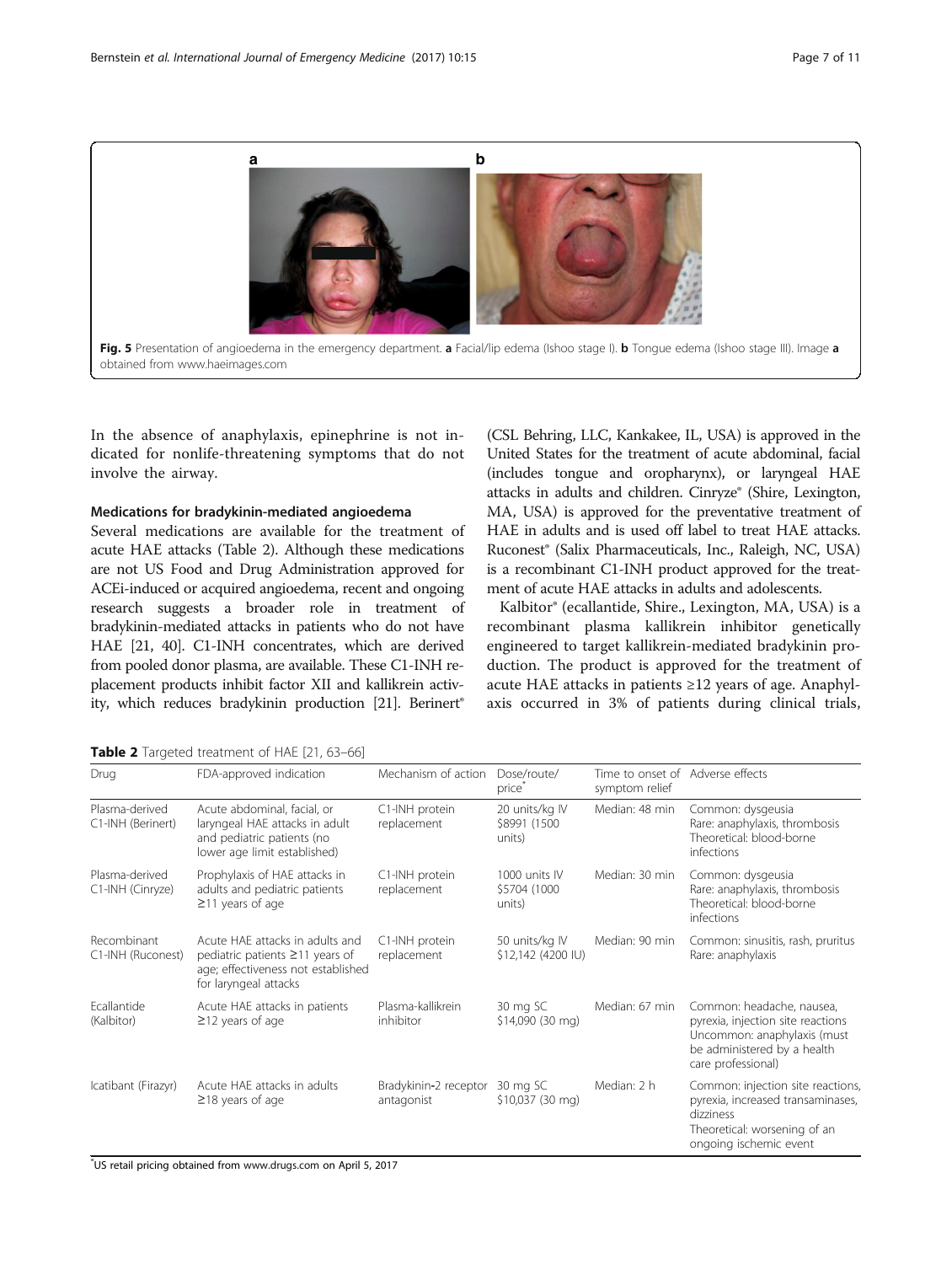necessitating administration by a health care professional who can manage hypersensitivity reactions and observation for ≥1 h following administration [\[21](#page-9-0)]. Icatibant is a synthetic selective bradykinin-2 receptor antagonist that inhibits the vascular effects of bradykinin and is approved for treatment of HAE attacks with subcutaneous administration by either patients or physicians [[21\]](#page-9-0). No head-to-head comparative trials of these agents are available. About 10% of patients may require a second dose for incomplete response or symptom recurrence [\[21](#page-9-0), [40](#page-9-0), [41, 52](#page-9-0)]. Several clinical trials have recently been reported using ecallantide or icatibant for ACEi-induced angioedema. Lewis et al. compared the addition of ecallantide to standard therapy in patients with mild to moderate ACEi-induced angioedema with an endpoint of discharge eligibility within 6 h of treatment. Discharge eligibility was similar in patients receiving ecallantide or placebo [[53\]](#page-9-0). Using a shorter discharge time as an endpoint, Bernstein et al. found that eight of 26 (31%) patients receiving ecallantide versus five of 24 (21%) patients receiving placebo were discharged in ≤4 h (95% confidence interval, −14 to 34%) [[52\]](#page-9-0). Bas et al. reported significantly shorter time to symptom relief with icatibant than with standard glucocorticoid and antihistamine therapy (2.0 vs 11.7 h, respectively;  $p = 0.03$ ) [\[40](#page-9-0)], corroborating the results of a case series [\[54](#page-9-0)]. Although not US Food and Drug Administration approved for acute treatment, fresh-frozen plasma (FFP) also may be used for ACEi-induced and other bradykinin-mediated angioedema. FFP provides volume replacement and is effective in most cases of bradykinin-mediated angioedema with onset of symptom relief in approximately 30 to 90 min [[55](#page-9-0)]. FFP also is less expensive than targeted treatments, but can cause hypersensitivity reactions and rarely, worsening angioedema symptoms [\[21](#page-9-0), [22](#page-9-0)].  $H_1$  and  $H_2$  antagonists, oral corticosteroids, and epinephrine are unlikely to improve bradykinin-mediated angioedema [[21\]](#page-9-0).

For angioedema associated with tPA, the mainstay of treatment thus far has been the combination of intravenous corticosteroids and antihistamines. Given the effectiveness of novel treatments such as icatibant and ecallantide for patients with HAE as well as ACEiassociated angioedema, these drugs also hold promise for angioedema associated with thrombolytic therapy.

#### Discharge

Patients without involvement of the tongue or larynx and with no other threat to the airway (Ishoo stage I; Ishoo grading is not validated but may be helpful as a guide) can be discharged after a number of hours of observation  $(≥2–6 h or longer as necessary) to ensure that$ symptoms have begun to resolve with no indication of development of airway obstruction. Discharge should not occur unless the airway has been assessed as Ishoo stage I or below. Patients with mild angioedema of the lips may be discharged with specific treatment if no further progression is observed [[21](#page-9-0), [49](#page-9-0)]. On discharge, if possible, patients should be prescribed suitable medication, to control recurrent symptoms with referral for follow-up [\[21\]](#page-9-0).

For patients with histamine-mediated or undifferentiated angioedema, discharge plans should include epinephrine and follow-up with an angioedema specialist to determine the appropriate treatment [\[21\]](#page-9-0). Patients with HAE should have access to targeted treatment that can be administered outside of the health care setting, for example, icatibant or a C1-INH inhibitor. For patients with nonhistamine-mediated angioedema, ACEis should be discontinued immediately with prescription of an alternative class of medication with a different mechanism of action. Patients should be informed that angioedema may occur or recur several weeks after cessation of ACEi therapy [\[56\]](#page-9-0). For patients who had a life-threatening attack of angioedema, both ACEis and ARBs should be avoided. For patients with less severe reactions to ACEi, ARBs may be used with close monitoring in patients with conditions that may particularly benefit from reninangiotensin-aldosterone inhibition, such as chronic heart failure [[36](#page-9-0), [39](#page-9-0)].

#### Follow-up

Patients without a prior diagnosis should be referred to their primary care physician, an immunologist, or an allergy clinic on discharge depending on the suspected cause of angioedema. If HAE is suspected, the patient should be referred to an immunologist with experience managing HAE to confirm the diagnosis and discuss possible use of prophylactic and/or on-demand therapies [[21](#page-9-0)]. Results of blood tests taken in the ED during an attack, while unlikely to guide acute treatment, can be valuable for subsequent follow-up in the outpatient setting.

#### Preparing your ED

To ensure optimal treatment of patients presenting with angioedema, each ED would benefit from having an established protocol, algorithm, or management plan in place that is displayed or easily accessible. Recently published national and international guidelines may be a good basis for this plan [[18, 21](#page-9-0), [22](#page-9-0), [42, 43](#page-9-0), [47, 48, 57](#page-9-0)–[61](#page-9-0)]. Beyond training staff to recognize, differentiate, and manage angioedema in the ED, access to effective and well-tolerated drugs to treat bradykinin-mediated angioedema is vital.

#### Conclusions

Angioedema is a relatively common presentation in the ED and is potentially fatal. Angioedema management in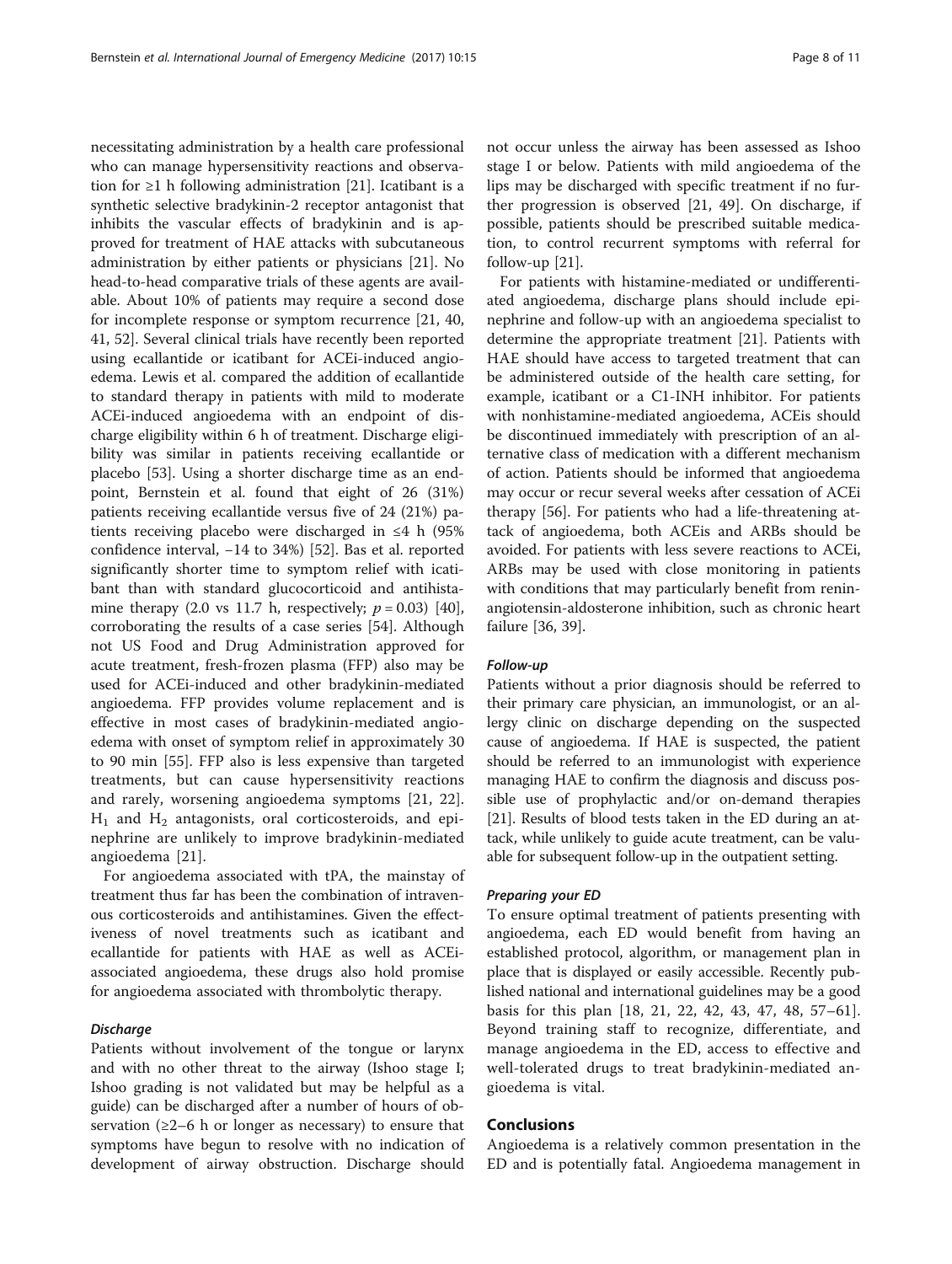<span id="page-8-0"></span>the ED starts with assessing and securing the airway while initiating specific treatment. To ensure appropriate treatment and management, determination of whether the angioedema is mediated by histamine or bradykinin is essential. With the current lack of a reliable point-ofcare test to distinguish the two pathophysiologies, ED physicians should familiarize themselves with available indicators to help guide treatment decisions. Histaminemediated angioedema should be treated with  $H_1$  and  $H_2$ antagonists and oral corticosteroids along with epinephrine, as appropriate. Patients with HAE should receive a medication indicated for treating HAE such as a C1-INH inhibitor, ecallantide, or icatibant. Other causes of bradykininmediated angioedema may be treated with FFP. Hospitals should ensure that adequate procedures and treatments are in place for the management of angioedema.

#### Abbreviations

ACEi: Angiotensin-converting enzyme inhibitor; ARB: Angiotensin receptor blocker; C1-INH: C1 esterase inhibitor; ED: Emergency department; FFP: Freshfrozen plasma; HAE: Hereditary angioedema; NSAID: Nonsteroidal antiinflammatory drug; rtPA: Recombinant tissue plasminogen activator; tPA: Tissue plasminogen activator

#### Acknowledgements

The original expert meetings were organized and funded by Shire Development LLC. Under the direction of the authors, David Finch, PhD, employee of Complete Medical Communications, and Gayle Scott, PharmD, and Sabrina L. Maurer, PharmD, employees of Excel Scientific Solutions, provided writing assistance for this publication. Editorial assistance in formatting, proofreading, copy editing, and fact checking was also provided by Excel Scientific Solutions and Complete Medical Communications. Irmgard Andresen, MD, and Clement Olivier, MD, from Shire Development LLC also reviewed and edited the manuscript for scientific accuracy. Although Shire Development LLC was involved in the topic concept and fact checking of information, the content of this manuscript, the interpretation of data, and the decision to submit the manuscript for publication in International Journal of Emergency Medicine was made by the authors independently. The authors thank the following contributors: Marco Cicardi, MD, Milan, Italy; Murat Baş, MD, Munich, Germany; Jullien Crozon, MD, Lyon, France; Moises Labrador, MD, Barcelona, Spain; Richard Parris, MD, Bolton, UK; Miguel Zamarano, MD, Madrid, Spain; Giacomo Zappa, MD, Genoa, Italy; Nicolas Javaud, MD, Paris, France; Shmuel Kivity, MD, Tel Aviv, Israel; Alf Reksten, MD, Haugesund, Norway; Richard Sinert, MD, New York, NY, USA; and Kathleen Yaremchuk, MD, Detroit, MI, USA.

#### Funding

The original expert meetings were organized and funded by Shire Development LLC. Shire Development LLC provided funding to Complete Medical Communications and Excel Scientific Solutions for support in writing and editing this manuscript.

#### Authors' contributions

All authors contributed equally to this work; all authors contributed to the content, reviewed and revised drafts of the work, and approved the final version.

#### Competing interests

JAB is a clinical investigator and consultant for CSL Behring, Dyax, Pharming/ Santarus, Shire, and ViroPharma (part of the Shire Group of Companies), and a speaker for CSL Behring, Dyax, Shire, and ViroPharma. PC participated in the Hereditary Angioedema Global Forum, organized and sponsored by Shire. TH has acted in a consultant/advisor capacity and lectured/spoken at a company-sponsored meeting for Shire, has received a travel grant from Shire, and has been an investigator in company-sponsored scientific studies for BioAlliance Pharma, CSL Behring, Jerini, and ViroPharma. JH has chaired Shire-sponsored European and global advisory boards on the emergency

recognition and management of angioedema and has spoken extensively at Shire-sponsored events across Europe.

#### Consent for publication

The patient in Fig. [5b](#page-6-0) consented to publication of the image.

#### Publisher's Note

Springer Nature remains neutral with regard to jurisdictional claims in published maps and institutional affiliations.

#### Author details

<sup>1</sup> Division of Immunology/Allergy, University of Cincinnati, 231 Albert Sabin Way, Cincinnati, OH 45267, USA. <sup>2</sup> Department of Emergency Medicine, E. O. Galliera Hospital, Genoa, Italy. <sup>3</sup>Department of Oto-Rhino-Laryngology, Head and Neck Surgery, Ulm University Medical Center, Ulm, Germany. 4 Department of Emergency Medicine, University Hospital, Aintree, Liverpool, UK.

#### Received: 29 July 2016 Accepted: 28 March 2017 Published online: 13 April 2017

#### References

- Bernstein JA, Moellman J. Emerging concepts in the diagnosis and treatment of patients with undifferentiated angioedema. Int J Emerg Med. 2012;5:39.
- 2. Kelly M, Donnelly JP, McAnnally JR, Wang HE. National estimates of emergency department visits for angioedema and allergic reactions in the United States. Allergy Asthma Proc. 2013;34:150–4.
- 3. Bernstein JA. HAE update: epidemiology and burden of disease. Allergy Asthma Proc. 2013;34:3–6.
- 4. Lombardi C, Crivellaro M, Dama A, Senna G, Gargioni S, Passalacqua G. Are physicians aware of the side effects of angiotensin-converting enzyme inhibitors? A questionnaire survey in different medical categories. Chest. 2005;128:976–9.
- 5. Zilberberg MD, Jacobsen T, Tillotson G. The burden of hospitalizations and emergency department visits with hereditary angioedema and angioedema in the United States, 2007. Allergy Asthma Proc. 2010;31:511–9.
- 6. Zilberberg MD, Nathanson BH, Jacobsen T, Tillotson G. Descriptive epidemiology of hereditary angioedema emergency department visits in the United States, 2006–2007. Allergy Asthma Proc. 2011;32:390–4.
- 7. Bertazzoni G, Spina MT, Scarpellini MG, Buccelletti F, De Simone M, Gregori M, et al. Drug-induced angioedema: experience of Italian emergency departments. Intern Emerg Med. 2014;9:455–62.
- 8. Felder S, Curtis RM, Ball I, Borici-Mazi R. Prognostic factors in outcome of angioedema in the emergency department. Allergy Asthma Proc. 2014;35:362–70.
- 9. Jolles S, Williams P, Carne E, Mian H, Huissoon A, Wong G, et al. A UK national audit of hereditary and acquired angioedema. Clin Exp Immunol. 2014;175:59–67.
- 10. Banerji A, Clark S, Blanda M, LoVecchio F, Snyder B, Camargo Jr CA. Multicenter study of patients with angiotensin-converting enzyme inhibitor-induced angioedema who present to the emergency department. Ann Allergy Asthma Immunol. 2008;100:327–32.
- 11. Bluestein HM, Hoover TA, Banerji AS, Camargo Jr CA, Reshef A, Herscu P. Angiotensin-converting enzyme inhibitor-induced angioedema in a community hospital emergency department. Ann Allergy Asthma Immunol. 2009;103:502–7.
- 12. Gang C, Lindsell CJ, Moellman J, Sublett W, Hart K, Collins S, et al. Factors associated with hospitalization of patients with angiotensin-converting enzyme inhibitor-induced angioedema. Allergy Asthma Proc. 2013;34:267–73.
- 13. Holm JP, Ovesen T. Increasing rate of angiotensin-converting enzyme inhibitor-related upper airway angio-oedema. Dan Med J. 2012;59:A4449.
- 14. Williams-Johnson JA, Hemmings S, Williams EW, Channer G, McDonald AH. Six years experience of angioedema at the University Hospital of the West Indies. West Indian Med J. 2007;56:278–81.
- 15. Lin RY, Levine RJ, Lin H. Adverse drug effects and angioedema hospitalizations in the United States from 2000 to 2009. Allergy Asthma Proc. 2013;34:65–71.
- 16. Lin RY, Shah SN. Increasing hospitalizations due to angioedema in the United States. Ann Allergy Asthma Immunol. 2008;101:185–92.
- 17. Bork K, Hardt J, Witzke G. Fatal laryngeal attacks and mortality in hereditary angioedema due to C1-INH deficiency. J Allergy Clin Immunol. 2012;130:692–7.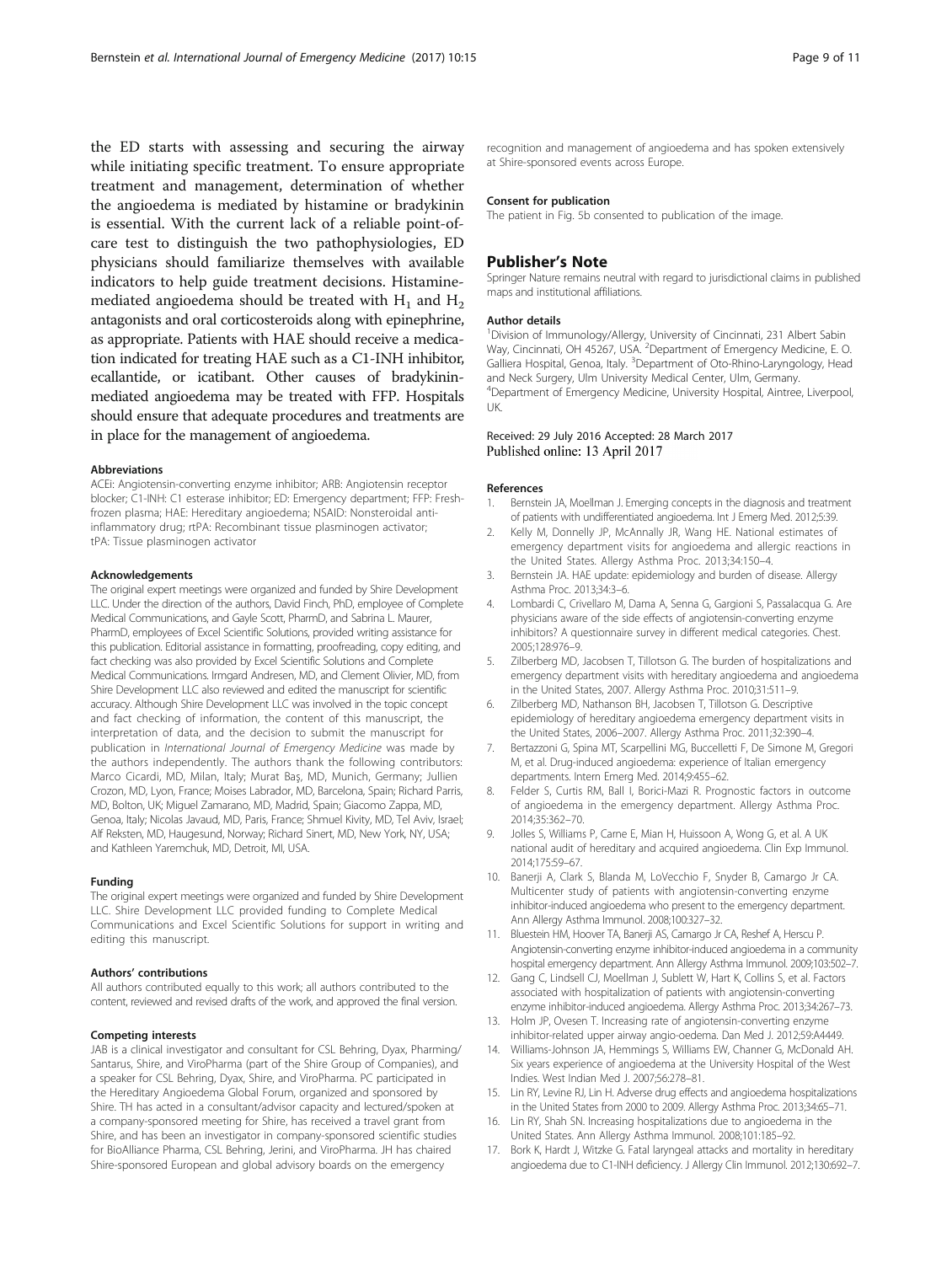- <span id="page-9-0"></span>18. Jaiganesh T, Hughan C, Webster A, Bethune C. Hereditary angioedema: a survey of UK emergency departments and recommendations for management. Eur J Emerg Med. 2012;19:271–4.
- 19. Brown NJ, Snowden M, Griffin MR. Recurrent angiotensin-converting enzyme inhibitor—associated angioedema. JAMA. 1997;278:232–3.
- 20. Roberts DS, Mahoney EJ, Hutchinson CT, Aliphas A, Grundfast KM. Analysis of recurrent angiotensin converting enzyme inhibitor-induced angioedema. Laryngoscope. 2008;118:2115–20.
- 21. Moellman JJ, Bernstein JA, Lindsell C, Banerji A, Busse PJ, Camargo CA, Jr., et al.; American College of Allergy Asthma & Immunology (ACAAI); Society for Academic Emergency Medicine (SAEM). A consensus parameter for the evaluation and management of angioedema in the emergency department. Acad Emerg Med. 2014;21:469–84
- 22. Zuraw BL, Banerji A, Bernstein JA, Busse PJ, Christiansen SC, Davis-Lorton M, et al. US Hereditary Angioedema Association Medical Advisory Board. US Hereditary Angioedema Association Medical Advisory Board 2013 recommendations for the management of hereditary angioedema due to C1 inhibitor deficiency. J Allergy Clin Immunol Pract. 2013;1:458–67.
- 23. Cicardi M, Bergamaschini L, Zingale LC, Gioffré D, Agostoni A. Idiopathic nonhistaminergic angioedema. Am J Med. 1999;106:650–4.
- 24. Dewald G, Bork K. Missense mutations in the coagulation factor XII (Hageman factor) gene in hereditary angioedema with normal C1 inhibitor. Biochem Biophys Res Commun. 2006;343:1286–9.
- 25. Cicardi M, Zanichelli A. Acquired angioedema. Allergy Asthma Clin Immunol. 2010;6:14.
- 26. Kaplan AP, Joseph K, Silverberg M. Pathways for bradykinin formation and inflammatory disease. J Allergy Clin Immunol. 2002;109:195–209.
- 27. Zuraw BL, Bernstein JA, Lang DM, Craig T, Dreyfus D, Hsieh F, et al. A focused parameter update: hereditary angioedema, acquired C1 inhibitor deficiency, and angiotensin-converting enzyme inhibitor-associated angioedema. J Allergy Clin Immunol. 2013;131:1491–3.
- 28. Benson BC, Smith C, Laczek JT. Angiotensin converting enzyme inhibitorinduced gastrointestinal angioedema: a case series and literature review. J Clin Gastroenterol. 2013;47:844–9.
- 29. Brown NJ, Ray WA, Snowden M, Griffin MR. Black Americans have an increased rate of angiotensin converting enzyme inhibitor-associated angioedema. Clin Pharmacol Ther. 1996;60:8–13.
- 30. Miller DR, Oliveria SA, Berlowitz DR, Fincke BG, Stang P, Lillienfeld DE. Angioedema incidence in US veterans initiating angiotensin-converting enzyme inhibitors. Hypertension. 2008;51:1624–30.
- 31. Malde B, Regalado J, Greenberger PA. Investigation of angioedema associated with the use of angiotensin-converting enzyme inhibitors and angiotensin receptor blockers. Ann Allergy Asthma Immunol. 2007;98:57–63.
- 32. Toh S, Reichman ME, Houstoun M, Ross Southworth M, Ding X, Hernandez AF, et al. Comparative risk for angioedema associated with the use of drugs that target the renin-angiotensin-aldosterone system. Arch Intern Med. 2012;172: 1582–9.
- 33. Strom BL, Carson JL, Morse ML, West SL, Soper KA. The effect of indication on hypersensitivity reactions associated with zomepirac sodium and other nonsteroidal antiinflammatory drugs. Arthritis Rheum. 1987;30:1142–8.
- 34. Settipane GA. Aspirin and allergic diseases: a review. Am J Med. 1983; 74:102–9.
- 35. Asero R. Clinical management of adult patients with a history of nonsteroidal anti-inflammatory drug-induced urticaria/angioedema: update. Allergy Asthma Clin Immunol. 2007;3:24–30.
- 36. Beavers CJ, Dunn SP, Macaulay TE. The role of angiotensin receptor blockers in patients with angiotensin-converting enzyme inhibitor-induced angioedema. Ann Pharmacother. 2011;45:520–4.
- 37. Kidney Disease Outcomes Quality Initiative (K/DOQI). K/DOQI clinical practice guidelines on hypertension and antihypertensive agents in chronic kidney disease. Am J Kidney Dis. 2004;43 Suppl 1:S1–290.
- 38. Bas M, Greve J, Strassen U, Khosravani F, Hoffmann TK, Kojda G. Angioedema induced by cardiovascular drugs: new players join old friends. Allergy. 2015;70:1196–200.
- 39. Bezalel S, Mahlab-Guri K, Asher I, Werner B, Sthoeger ZM. Angiotensinconverting enzyme inhibitor-induced angioedema. Am J Med. 2015;128:120–5.
- 40. Baş M, Hoffmann TK, Kojda G. Icatibant in ACE-inhibitor-induced angioedema. N Engl J Med. 2015;372:1867–8.
- 41. Li HH, Campion M, Craig TJ, Soteres DF, Riedl M, Lumry WR, et al. Analysis of hereditary angioedema attacks requiring a second dose of ecallantide. Ann Allergy Asthma Immunol. 2013;110:168–72.
- 42. Jaiganesh T, Wiese M, Hollingsworth J, Hughan C, Kamara M, Wood P, et al. Acute angioedema: recognition and management in the emergency department. Eur J Emerg Med. 2013;20:10–7.
- 43. Caballero T, Baeza ML, Cabañas R, Campos A, Cimbollek S, Gómez-Traseira C, et al.; Spanish Study Group on Bradykinin-Induced Angioedema; Grupo Espanol de Estudio del Angioedema mediado por Bradicinina. Consensus statement on the diagnosis, management, and treatment of angioedema mediated by bradykinin. Part I. Classification, epidemiology, pathophysiology, genetics, clinical symptoms, and diagnosis. J Investig Allergol Clin Immunol. 2011;21:333–47; quiz 47
- 44. Rubinstein E, Stolz LE, Sheffer AL, Stevens C, Bousvaros A. Abdominal attacks and treatment in hereditary angioedema with C1-inhibitor deficiency. BMC Gastroenterol. 2014;14:71.
- 45. Jalaj S, Scolapio JS. Gastrointestinal manifestations, diagnosis, and management of hereditary angioedema. J Clin Gastroenterol. 2013;47:817–23.
- 46. Bork K, Staubach P, Eckardt AJ, Hardt J. Symptoms, course, and complications of abdominal attacks in hereditary angioedema due to C1 inhibitor deficiency. Am J Gastroenterol. 2006;101:619–27.
- 47. Craig T, Aygören-Pürsün E, Bork K, Bowen T, Boysen H, Farkas H, et al. WAO guideline for the management of hereditary angioedema. World Allergy Organ J. 2012;5:182–99.
- 48. Lang DM, Aberer W, Bernstein JA, Chng HH, Grumach AS, Hide M, et al. International consensus on hereditary and acquired angioedema. Ann Allergy Asthma Immunol. 2012;109:395–402.
- 49. Ishoo E, Shah UK, Grillone GA, Stram JR, Fuleihan NS. Predicting airway risk in angioedema: staging system based on presentation. Otolaryngol Head Neck Surg. 1999;121:263–8.
- 50. Brook CD, Devaiah AK, Davis EM. Angioedema of the upper aerodigestive tract: risk factors associated with airway intervention and management algorithm. Int Forum Allergy Rhinol. 2014;4:239–45.
- 51. Tang AW. A practical guide to anaphylaxis. Am Fam Physician. 2003;68: 1325–32.
- 52. Bernstein JA, Moellman JJ, Collins SP, Hart KW, Lindsell CJ. Effectiveness of ecallantide in treating angiotensin-converting enzyme inhibitor-induced angioedema in the emergency department. Ann Allergy Asthma Immunol. 2015;114:245–9.
- 53. Lewis LM, Graffeo C, Crosley P, Klausner HA, Clark CL, Frank A, et al. Ecallantide for the acute treatment of angiotensin-converting enzyme inhibitor-induced angioedema: a multicenter, randomized, controlled trial. Ann Emerg Med. 2015;65:204–13.
- 54. Bas M, Greve J, Stelter K, Bier H, Stark T, Hoffmann TK, et al. Therapeutic efficacy of icatibant in angioedema induced by angiotensin-converting enzyme inhibitors: a case series. Ann Emerg Med. 2010;56:278–82.
- 55. Prematta M, Gibbs JG, Pratt EL, Stoughton TR, Craig TJ. Fresh frozen plasma for the treatment of hereditary angioedema. Ann Allergy Asthma Immunol. 2007;98:383–8.
- 56. Beltrami L, Zanichelli A, Zingale L, Vacchini R, Carugo S, Cicardi M. Longterm follow-up of 111 patients with angiotensin-converting enzyme inhibitor-related angioedema. J Hypertens. 2011;29:2273–7.
- 57. Bas M, Greve J, Bier H, Knopf A, Stark T, Schuler P, et al. Emergency management of acute angioedema [in German]. Dtsch Med Wochenschr. 2010;135:1027–31.
- 58. Caballero T, Baeza ML, Cabañas R, Campos A, Cimbollek S, Gómez-Traseira C, et al.; Spanish Study Group on Bradykinin-Induced Angioedema (SGBA). Consensus statement on the diagnosis, management, and treatment of angioedema mediated by bradykinin. Part II. Treatment, follow-up, and special situations. J Investig Allergol Clin Immunol. 2011;21:422–41; quiz 42–3
- 59. Cicardi M, Bork K, Caballero T, Craig T, Li HH, Longhurst H, et al.; HAWK (Hereditary Angioedema International Working Group). Evidence-based recommendations for the therapeutic management of angioedema owing to hereditary C1 inhibitor deficiency: consensus report of an International Working Group. Allergy. 2012;67:147–57
- 60. Nosbaum A, Bouillet L, Floccard B, Javaud N, Launay D, Boccon-Gibod I, et al.; Groupe d'experts du CREAK; French National Center for Angioedema. Management of angiotensin-converting enzyme inhibitor-related angioedema: recommendations from the French National Center for Angioedema [in French]. Rev Med Interne. 2013;34:209–13
- 61. Cicardi M, Bellis P, Bertazzoni G, Cancian M, Chiesa M, Cremonesi P, et al. Guidance for diagnosis and treatment of acute angioedema in the emergency department: consensus statement by a panel of Italian experts. Intern Emerg Med. 2014;9:85–92.